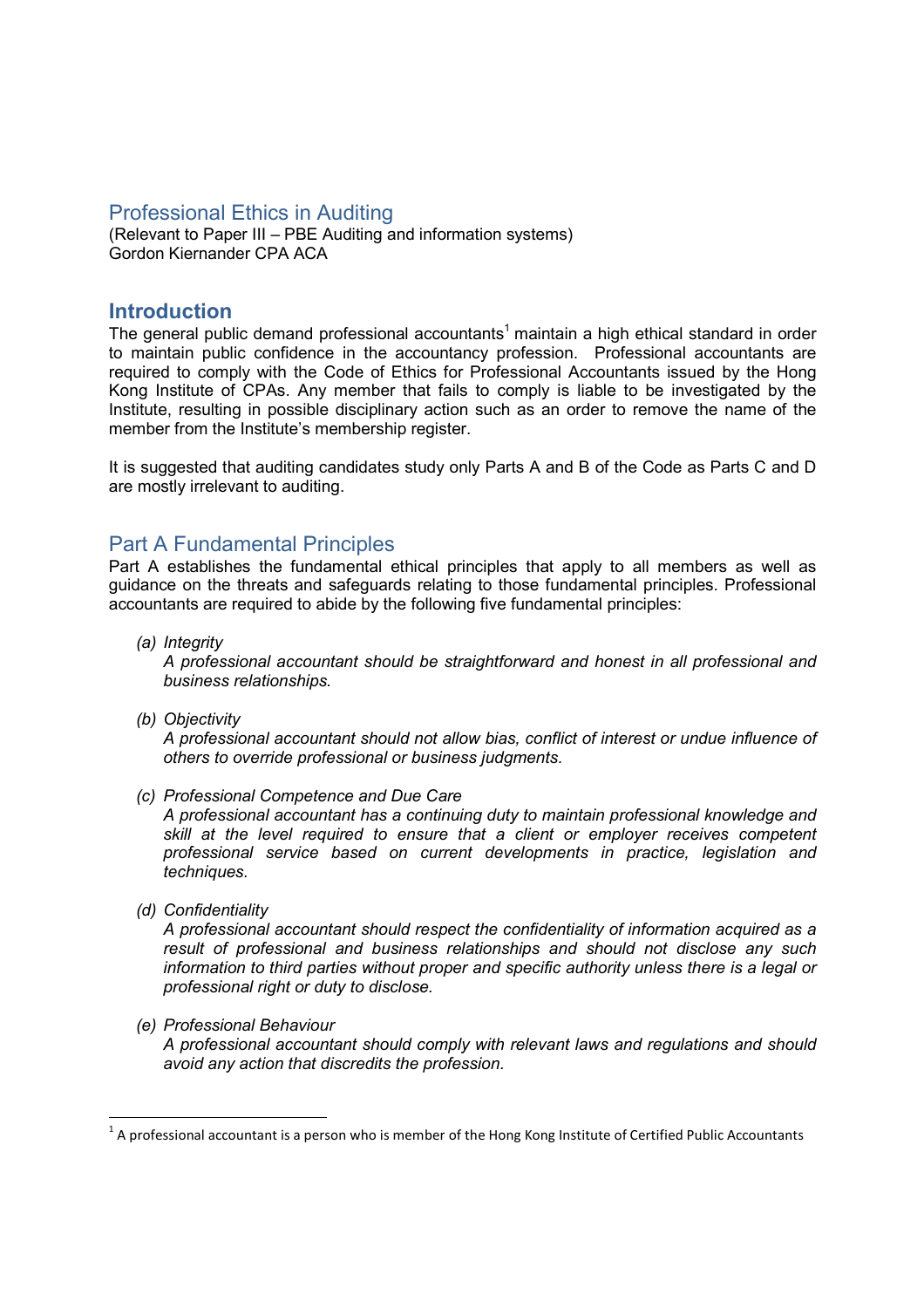A professional accountant has an obligation to evaluate any threats to compliance with the fundamental principles when the professional accountant knows, or could reasonably be expected to know, of circumstances or relationships that may compromise compliance with the fundamental principles. Many threats fall into one of the following five categories:

- (a) Self-interest threat, when a professional accountant, or an immediate or close family member, has a financial or other interests
- (b) Self-review threat, when a professional accountant re-evaluates his own judgement
- (c) Advocacy threat, when a professional accountant promotes an opinion that compromises his own objectivity
- (d) Familiarity threat, when a professional accountant, due to a close relationship, becomes too sympathetic to the interests of others
- (e) Intimidation threat, when a professional accountant is threatened from acting objectively

Other than clearly insignificant threats, a professional accountant should apply safeguards to either eliminate or reduce the threat to an acceptable level so that the fundamental principles are not compromised. Safeguards fall into two categories:

- (a) Safeguards created by the profession, legislation or regulation, such as professional standards, continuing professional development, and education and training
- (b) Safeguards in the work environment

The purpose of safeguards is to increase the likelihood of identifying or deterring unethical dilemmas. However, if a professional has violated the Code without knowing he or she has done so, once discovered the professional accountant must make immediate remedial action, including setting up further safeguards. The violation may or may not compromise compliance dependent on the nature and significance of the matter.

## Part B Professional Accountants in Public Practice

Part B of the Code illustrates how the fundamental principles are applied to professional accountants in public practice (auditors):

#### (a) Professional Appointment

1. Client acceptance

An auditor should consider whether acceptance of a new client would create any threats to compliance with the fundamental principles. Where it is not possible to reduce the threats to an acceptable level, an auditor should not enter into the client relationship.

Examples of potential threats include:

- The client is suspected of being involved in illegal activities
- The auditor has unresolved questionable issues with the client
- 2. Engagement acceptance after client has been accepted Before accepting an engagement, the auditor should consider whether acceptance would create any threats to compliance with the fundamental principles.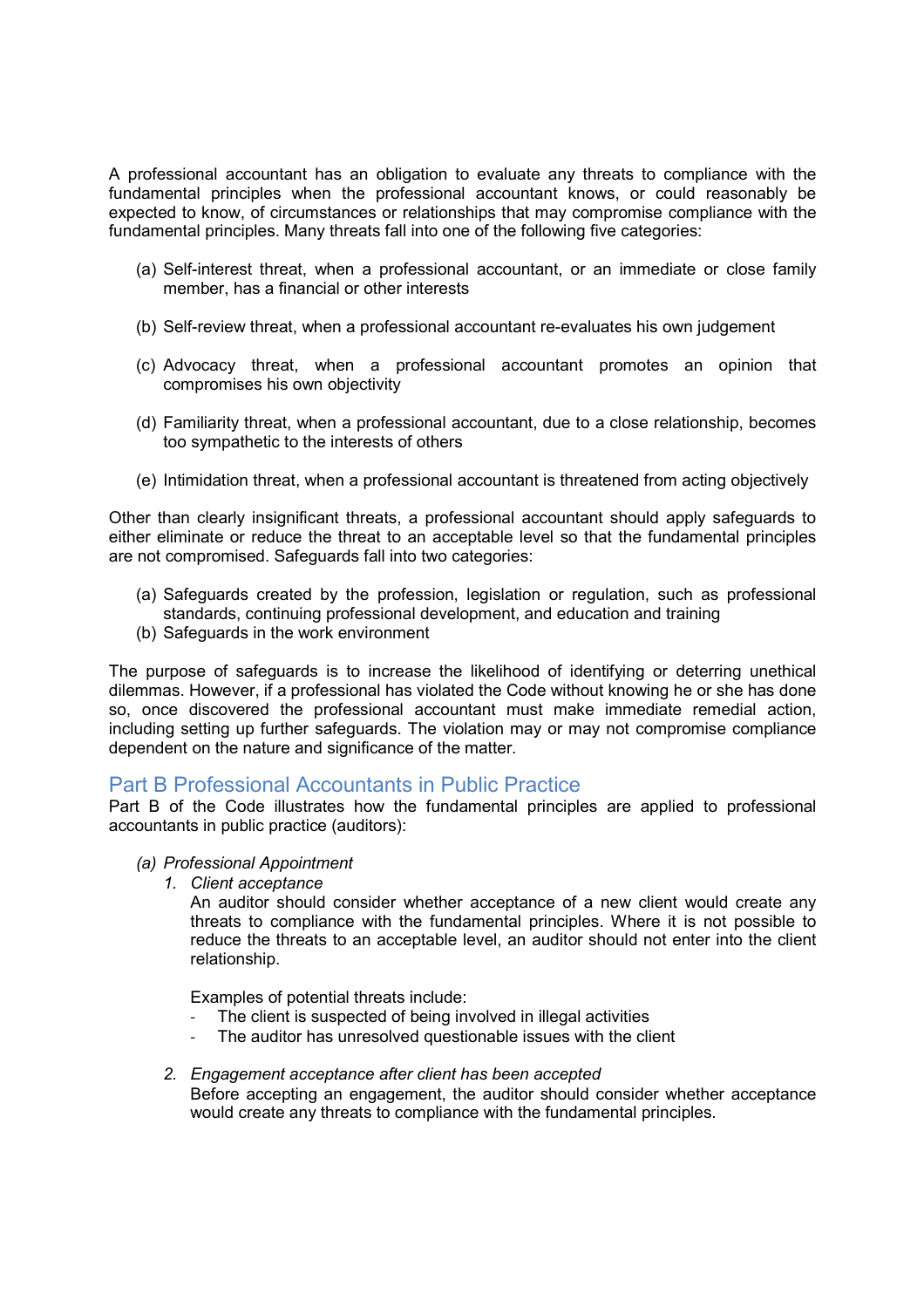Examples of potential threats include:

- The auditor does not possess the competencies necessary to properly carry out his or her duties
- The auditor prepared the original data used to generate records that are the subject matter of the engagement
- 3. Changes in a professional appointment

An auditor who is to replace an existing auditor should determine whether there are any professional reasons for not accepting the engagement.

Examples of potential threats include:

- Whether the auditor has received professional clearance from the existing auditor
- Whether an auditor accepts an engagement before knowing all the pertinent facts
- (b) Conflicts of Interest

An auditor should be alert to any circumstances that could pose a conflict of interest.

Examples of potential threats include:

- When an auditor competes directly with a client
- When an auditor audits two clients, say Pepsi and Coca-Cola, whose interests are in conflict
- (c) Second Opinions

An auditor may be asked to give a second opinion on an entity that is not an existing client.

Examples of potential threats include circumstances where the second opinion is:

- not based on the same set of facts that were made available to the existing auditor
- based on inadequate evidence
- (d) Fees and Other Types of Remuneration

There may be threats to compliance with the fundamental principles arising from the level of fees quoted.

Examples of potential threats include:

- The audit fee is too low so that a proper audit cannot be conducted
- Undue dependence on total fees from a single client
- (e) Marketing Professional Services

When an auditor solicits new work through marketing, there may be potential threats to compliance with the fundamental principles.

Examples of potential threats include:

- An exaggerated claim for services offered, qualifications possessed or experience gained
- Improper use of the CPA logo
- (f) Gifts and Hospitality

An auditor, or an immediate or close family member, is offered gifts or hospitality from a client, and the value of these gifts or hospitality is not insignificant.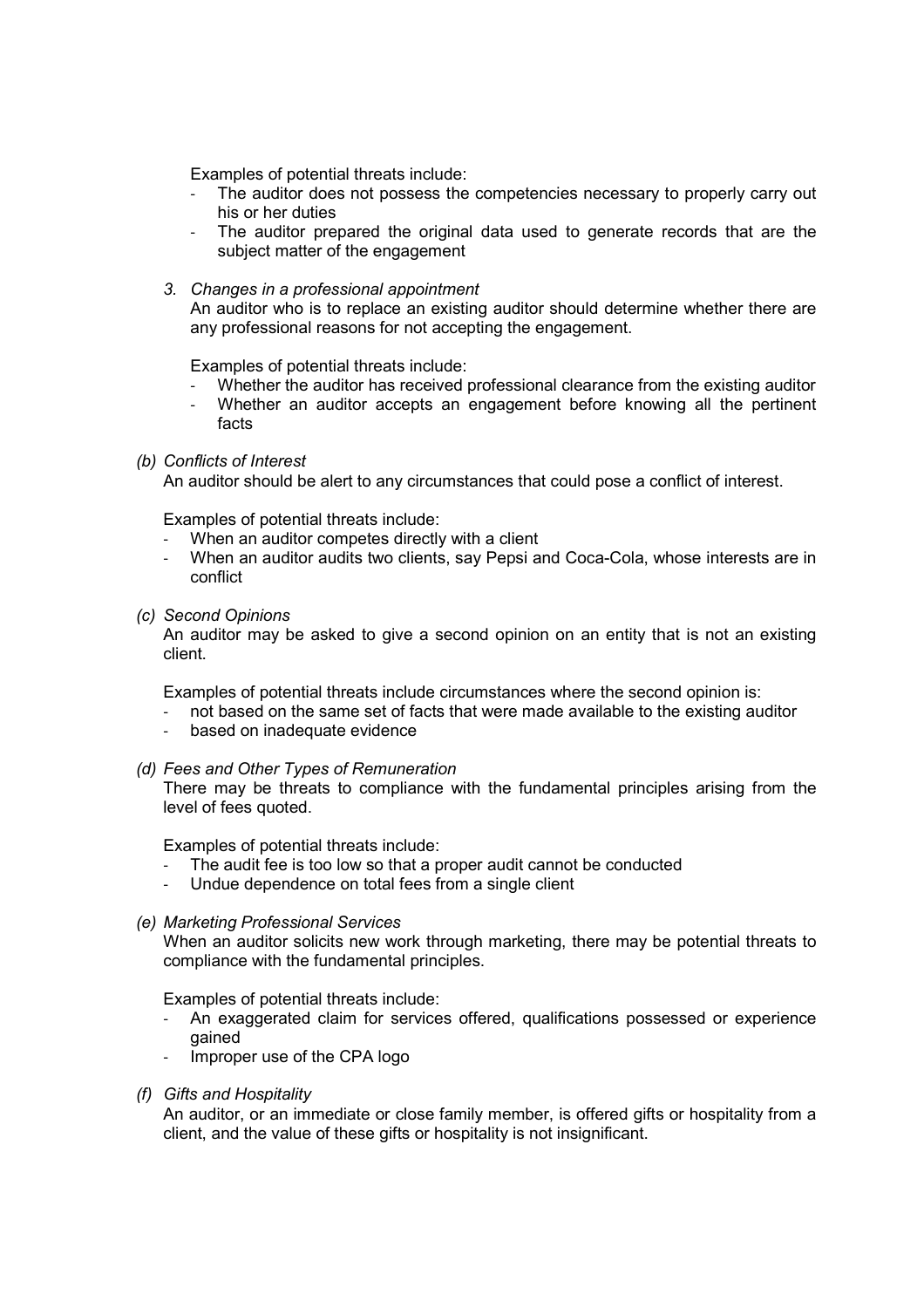Examples of potential threats include:

- If the gift from a client is accepted
- If the gift or hospitality becomes a form of bribery in return for favours (this is also a criminal offence)
- (g) Custody of Client Assets

An auditor should not keep custody of client monies or any other assets unless permitted by law.

Examples of potential threats include:

- The auditor intermingles client and firm monies
- The auditor has not complied with the law regarding the holding of client assets
- (h) Objectivity All Services

An auditor should consider whether there are interests in, or relationships with, a client or directors, officers or employees.

Examples of potential threats include:

- A close family friend is an employee of the client
- The auditor went to school with the client managing director
- (i) Independence Assurance Engagements

On assurance engagements, the intended users of the financial statements require the auditor to be independent from the assurance client. The auditor must be both independent in mind and independent in appearance.

Examples of potential threats include:

- Members of the audit engagement team are not independent of the client
- The client is able to exert some influence over an audit engagement team member

The full version of the Code can be found in the Members' Handbook at www.hkicpa.org.hk/std/hbk/content.php

## Solving Ethical Dilemmas

There are a number of models that help professional accountants deal with ethical dilemmas. One such model which is very thorough in solving ethical dilemma facing professional accountants is the seven-step American Accounting Association model. This is summarized as follows:

Step 1. Determine the facts

Define the problem, including identifying all stakeholders involved.

#### Step 2. Define the ethical issue(s)

 Using the facts to identify the ethical issues requires an in-depth understanding of the Code.

Step 3. Identify the major principles, rules and values